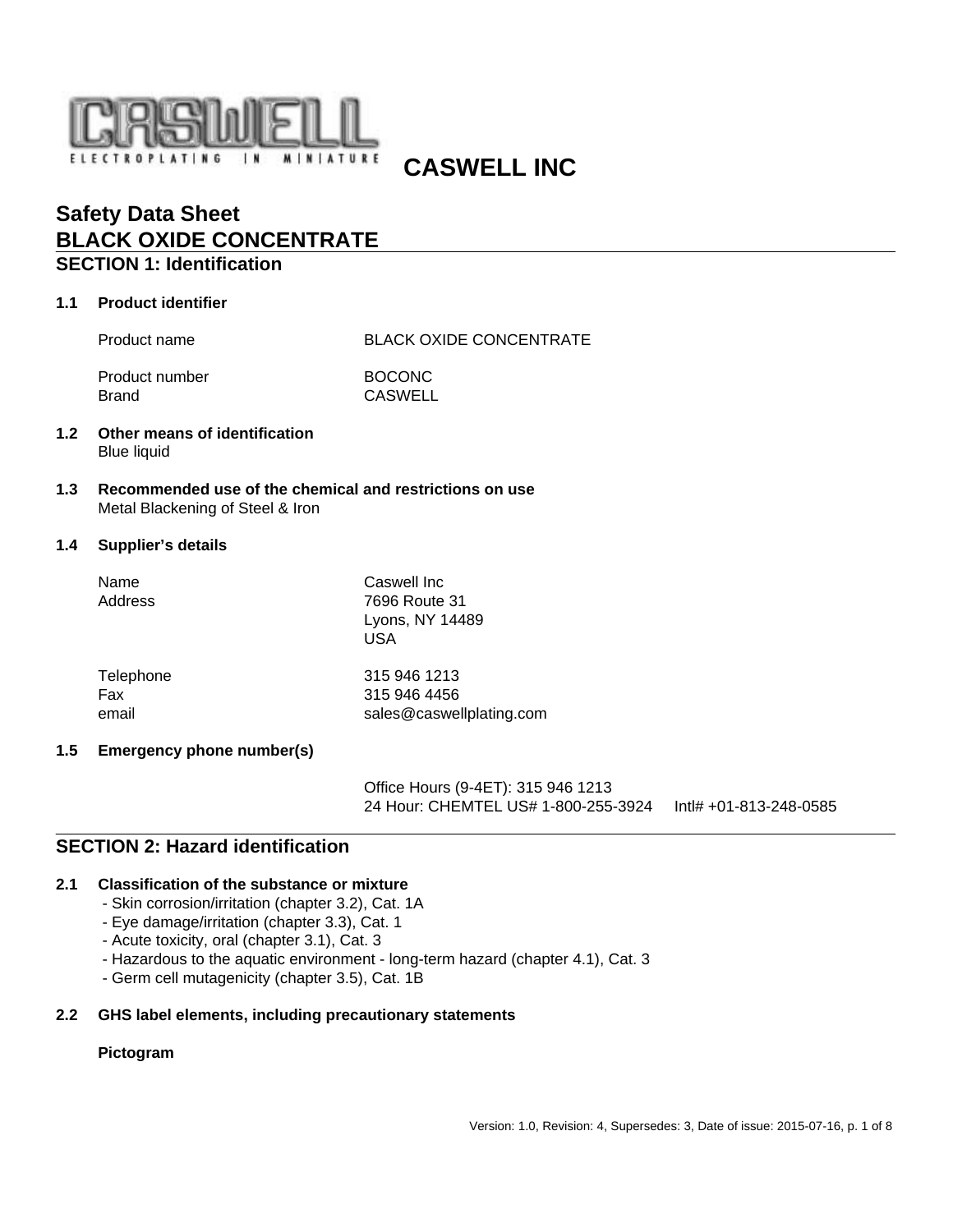

| <b>Signal word</b>                | <b>Danger</b>                                                                               |
|-----------------------------------|---------------------------------------------------------------------------------------------|
| Hazard statement(s)               |                                                                                             |
| H314                              | Causes severe skin burns and eye damage                                                     |
| H318                              | Causes serious eye damage                                                                   |
| H301                              | Toxic if swallowed                                                                          |
| <b>EUH401</b>                     | To avoid risks to human health and the environment, comply with the<br>instructions for use |
| H402                              | Harmful to aquatic life                                                                     |
| H412                              | Harmful to aquatic life with long lasting effects                                           |
| H340                              | May cause genetic defects                                                                   |
|                                   |                                                                                             |
| <b>Precautionary statement(s)</b> |                                                                                             |
| P <sub>260</sub>                  | Do not breathe dust/fume/gas/mist/vapours/spray.                                            |
| P264                              | Wash thoroughly after handling.                                                             |
| P280                              | Wear protective gloves/protective clothing/eye protection/face protection.                  |
| P301+P330+P331                    | IF SWALLOWED: Rinse mouth. Do NOT induce vomiting.                                          |
| P303+P361+P353                    | IF ON SKIN (or hair): Take off immediately all contaminated clothing. Rinse                 |
|                                   | skin with water/shower.                                                                     |
| P363                              | Wash contaminated clothing before reuse.                                                    |
| P304+P340                         | IF INHALED: Remove person to fresh air and keep comfortable for breathing.                  |
| P310                              | Immediately call a POISON CENTER/doctor/                                                    |
| P321                              | Specific treatment (see info on this label).                                                |
| P305+P351+P338                    | IF IN EYES: Rinse cautiously with water for several minutes. Remove                         |
|                                   | contact lenses if present and easy to do. Continue rinsing.                                 |
| P405                              | Store locked up.                                                                            |
| P <sub>501</sub>                  | Dispose of contents/container per local regulations                                         |
| P270                              | Do not eat, drink or smoke when using this product.                                         |
| P301+P310                         | IF SWALLOWED: Immediately call a POISON CENTER/doctor/                                      |
| P330                              | Rinse mouth.                                                                                |
| P273                              | Avoid release to the environment.                                                           |
| P201                              | Obtain special instructions before use.                                                     |
| P202                              | Do not handle until all safety precautions have been read and understood.                   |
| P308+P313                         | IF exposed or concerned: Get medical advice/attention.                                      |

# **2.3 Other hazards which do not result in classification**

# **SECTION 3: Composition/information on ingredients**

**3.2 Mixtures**

| <b>Hazardous components</b>                |                                                                                                                          |
|--------------------------------------------|--------------------------------------------------------------------------------------------------------------------------|
| 1. Phosphoric acid liquid<br>Concentration | 2 - 2 % (Weight)                                                                                                         |
| Other names / synonyms                     | o-Phosphoric Acid; Phosphoric acid; phosphoric acid  %, orthophosphoric<br>acid  %; Phosphoric acid, 85%; PHOSPHORICACID |
| EC no.                                     | 231-633-2                                                                                                                |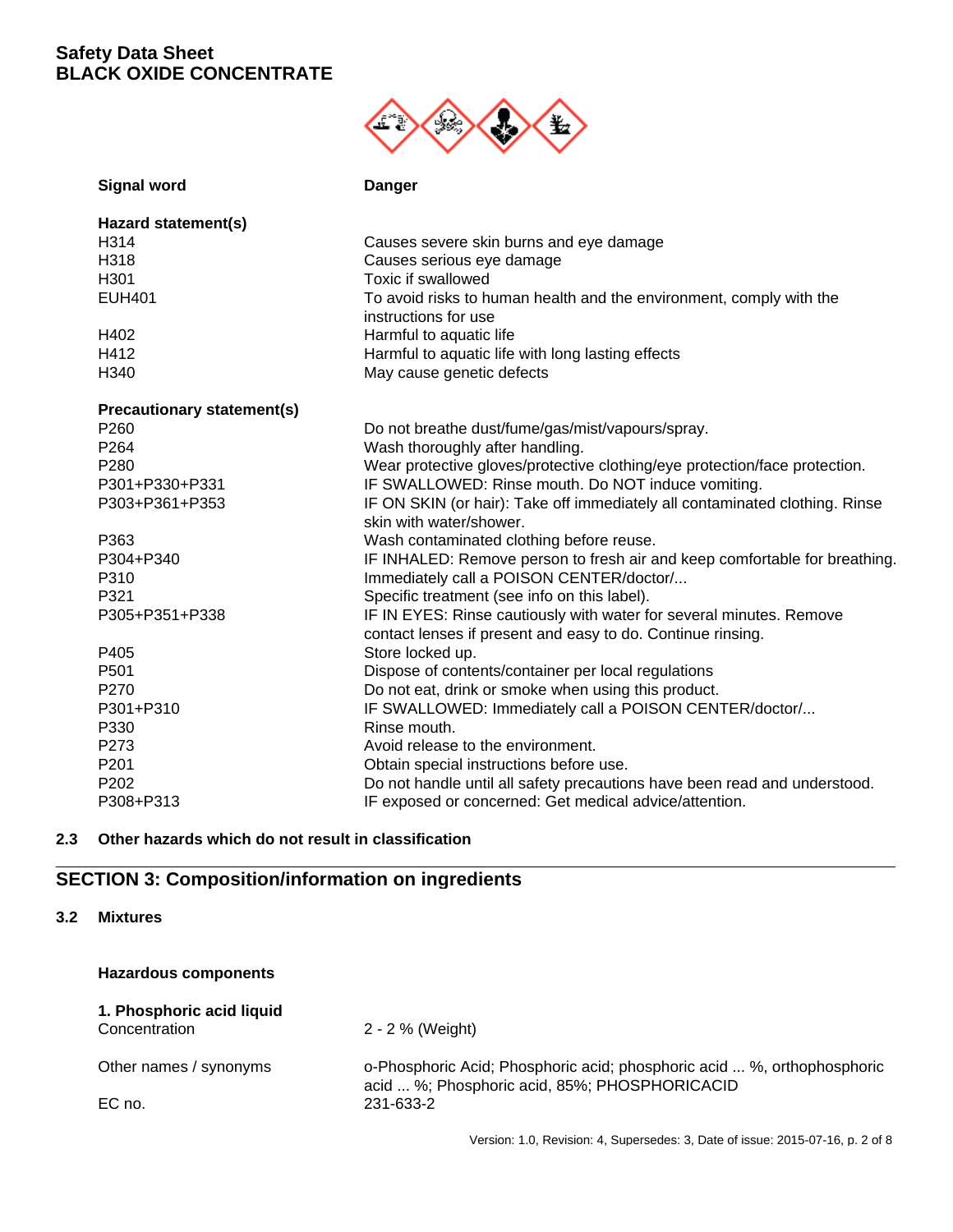| CAS no.<br>Index no.                                                                             | 7664-38-2<br>015-011-00-6                                             |  |
|--------------------------------------------------------------------------------------------------|-----------------------------------------------------------------------|--|
| - Skin corrosion/irritation (chapter 3.2), Cat. 1B                                               |                                                                       |  |
| H314                                                                                             | Causes severe skin burns and eye damage                               |  |
| <b>2. SELENIOUS ACID</b>                                                                         |                                                                       |  |
| Concentration                                                                                    | < 3.5 % (Weight)                                                      |  |
| Other names / synonyms                                                                           | MONOHYDRATED SELENUIM DIOXIDE; SELENIOUSACID; SELENOUS<br><b>ACID</b> |  |
| CAS no.                                                                                          | 7783-00-8                                                             |  |
| 3. Copper powder                                                                                 |                                                                       |  |
| Concentration                                                                                    | $<$ 3 % (Weight)                                                      |  |
| Other names / synonyms<br>CAS no.                                                                | COPPER;<br>7440-50-8                                                  |  |
| 4. Nitric acid (<40%)                                                                            |                                                                       |  |
| Concentration                                                                                    | $< 2 %$ (Weight)                                                      |  |
| Other names / synonyms<br>EC no.                                                                 | Nitric acid; nitric acid  %; NITRICACID<br>231-714-2                  |  |
| CAS no.                                                                                          | 7697-37-2                                                             |  |
| Index no.                                                                                        | 007-004-00-1                                                          |  |
| - Oxidizing liquids (chapter 2.13), Cat. 3<br>- Skin corrosion/irritation (chapter 3.2), Cat. 1A |                                                                       |  |
| H <sub>272</sub>                                                                                 | May intensify fire; oxidizer                                          |  |
| H314                                                                                             | Causes severe skin burns and eye damage                               |  |
| 5. WATER OR OTHER NON-REPORTABLE INGREDIENTS                                                     |                                                                       |  |
| Concentration<br>CAS no.                                                                         | 89.5 % (Weight)<br>7732-18-5                                          |  |

# **SECTION 4: First-aid measures**

# **4.1 Description of necessary first-aid measures**

| General advice          | Substance can cause severe skin, eye and respiratory tract irritation/nurning.<br>Corrosive. Will cause eye burns and permanent tissue damage. |
|-------------------------|------------------------------------------------------------------------------------------------------------------------------------------------|
| If inhaled              | If breathed in, move person into fresh air. If not breathing, give artificial<br>respiration. Consult a physician.                             |
| In case of skin contact | Wash off with soap and plenty of water. Consult a physician.                                                                                   |

Version: 1.0, Revision: 4, Supersedes: 3, Date of issue: 2015-07-16, p. 3 of 8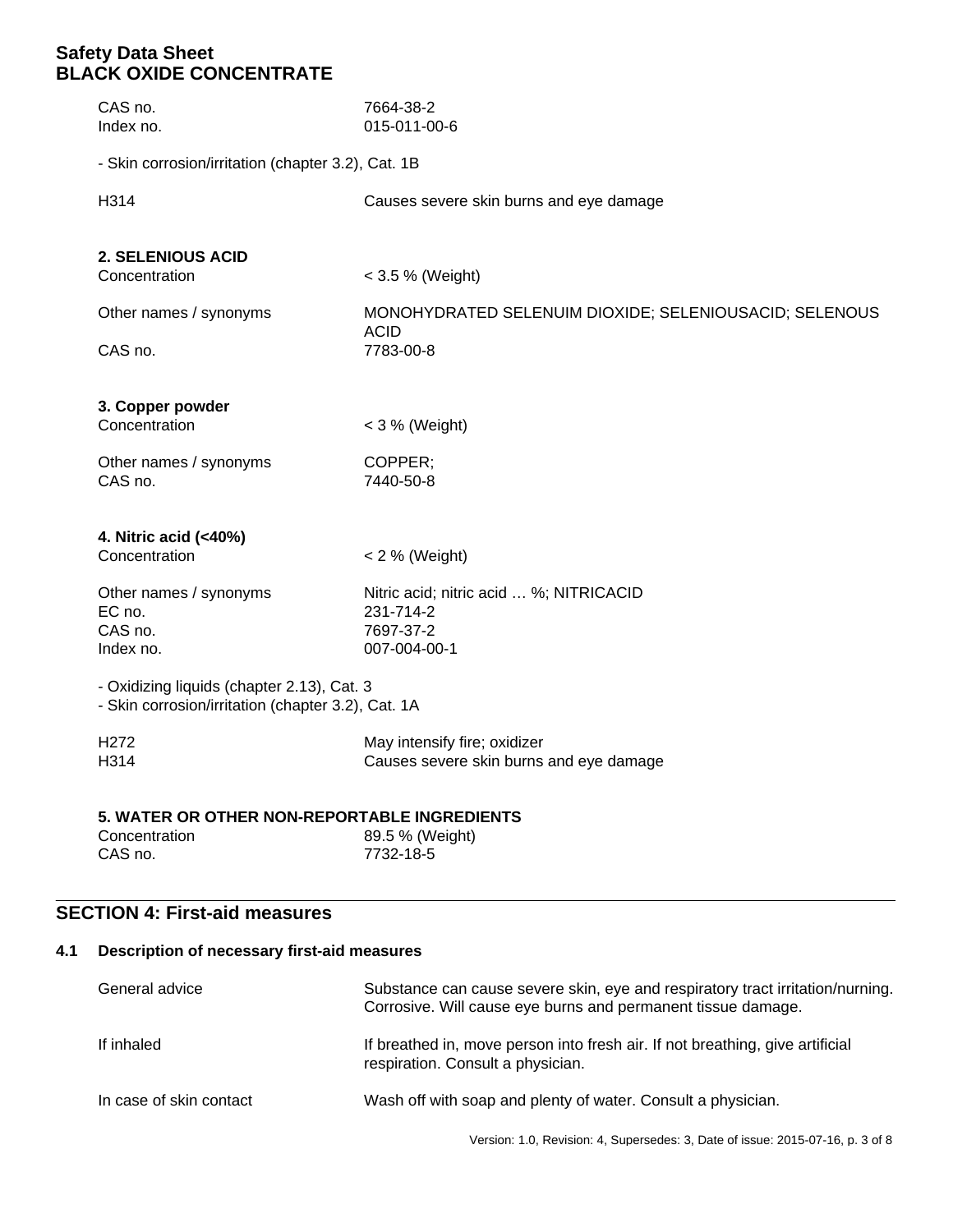| In case of eye contact | Rinse thoroughly with plenty of water for at least 15 minutes and consult a<br>physician.                                      |
|------------------------|--------------------------------------------------------------------------------------------------------------------------------|
| If swallowed           | Do NOT induce vomiting. Never give anything by mouth to an unconscious<br>person. Rinse mouth with water. Consult a physician. |

# **SECTION 5: Fire-fighting measures**

#### **5.1 Suitable extinguishing media**

Use water spray, alcohol-resistant foam, dry chemical or carbon dioxide.

#### **5.2 Specific hazards arising from the chemical**

May produce toxic selenious fumes. Reactions with organics and strong reducing agents can produce volatile organoselenides or hydrogen selenide.

## **SECTION 6: Accidental release measures**

#### **6.1 Personal precautions, protective equipment and emergency procedures**

SMALL SPILLS: Contain and absorb with absorbent material and place into containers for later disposal. Wash site of spillage thoroughly with water. LARGE SPILLS: Dike far ahead of spill to prevent further movement. Recover by pumping or by using a suitable absorbent material and place into containers for later disposal. Dispose in suitable waste container.

# **SECTION 7: Handling and storage**

#### **7.1 Precautions for safe handling**

Keep container tightly closed in a dry and well-ventilated place. Containers which are opened must be carefully resealed and kept upright to prevent leakage.

### **SECTION 8: Exposure controls/personal protection**

#### **8.1 Control parameters**

**1. Phosphoric acid (CAS: 7664-38-2)**  PEL (Inhalation): 1 mg/m3 (OSHA) OSHA Annotated Table Z-1, www.osha.gov

**2. Phosphoric acid (CAS: 7664-38-2)**  PEL (Inhalation): 1 mg/m3, (ST) 3 mg/m3 (Cal/OSHA) OSHA Annotated Table Z-1, www.osha.gov

**3. Phosphoric acid (CAS: 7664-38-2)**  REL (Inhalation): 1 mg/m3, (ST) 3 mg/m3 (NIOSH) OSHA Annotated Table Z-1, www.osha.gov

### **4. Copper, Fume (as Cu) (CAS: 7440-50-8)**  PEL (Inhalation): 0.1 mg/m3 (OSHA)

OSHA Annotated Table Z-1, www.osha.gov

**5. Copper, Fume (as Cu) (CAS: 7440-50-8)**  PEL (Inhalation): 0.1 mg/m3 (Cal/OSHA) OSHA Annotated Table Z-1, www.osha.gov

**6. Copper, Fume (as Cu) (CAS: 7440-50-8)**  REL (Inhalation): 0.1 mg/m3 (NIOSH)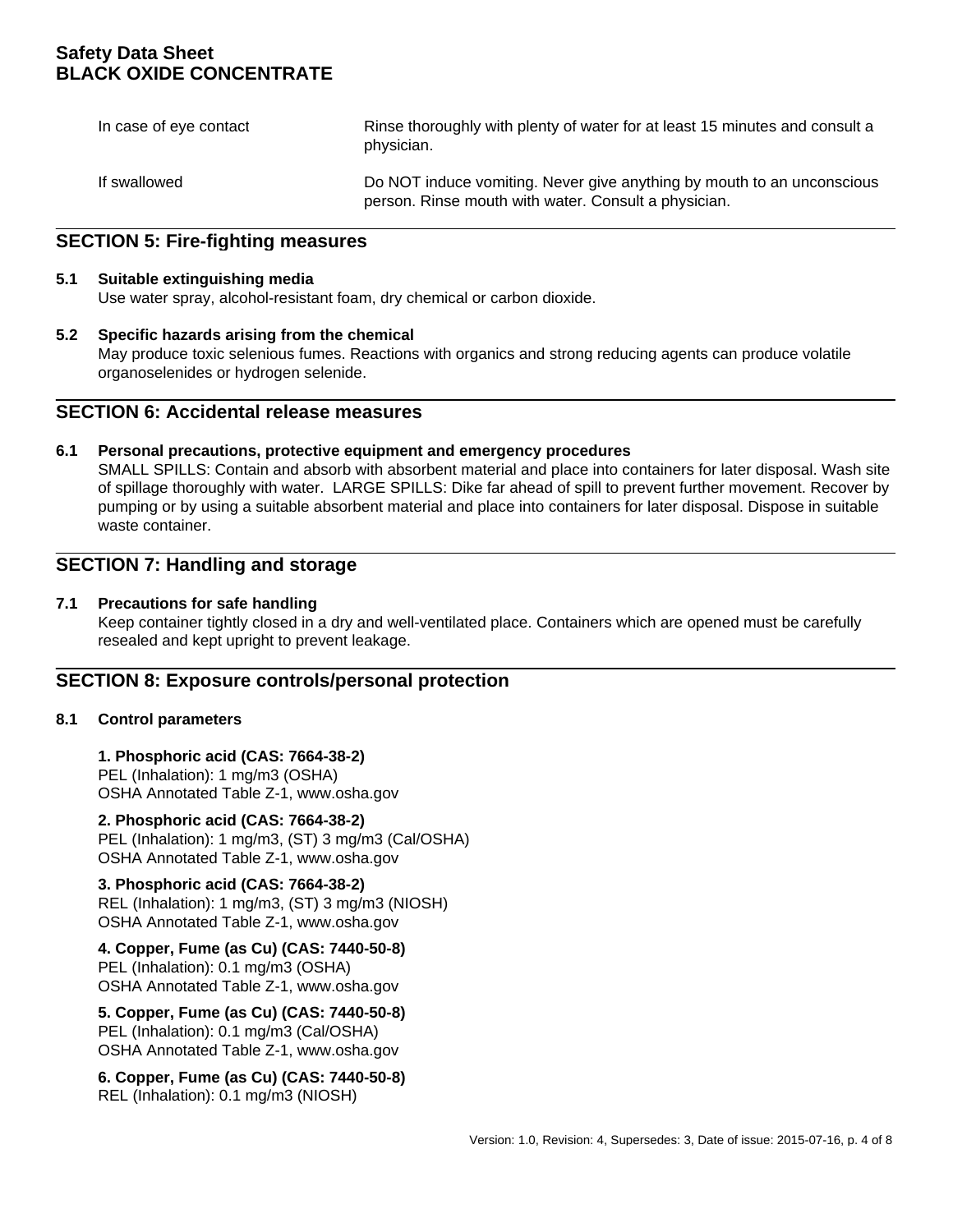OSHA Annotated Table Z-1, www.osha.gov

### **7. Copper, Dusts and mists (as Cu) (CAS: 7440-50-8)**

PEL (Inhalation): 1 mg/m3 (OSHA) OSHA Annotated Table Z-1, www.osha.gov

# **8. Copper, Dusts and mists (as Cu) (CAS: 7440-50-8)**

PEL (Inhalation): 1 mg/m3 (Cal/OSHA) OSHA Annotated Table Z-1, www.osha.gov

## **9. Copper, Dusts and mists (as Cu) (CAS: 7440-50-8)**

REL (Inhalation): 1 mg/m3 (NIOSH) OSHA Annotated Table Z-1, www.osha.gov

#### **8.3 Individual protection measures, such as personal protective equipment (PPE)**

#### **Eye/face protection**

Use equipment for eye protection tested and approved under appropriate government standards such as NIOSH (US) or EN 166(EU).

#### **Skin protection**

Wear chemical resistant gloves and clothing.

#### **Respiratory protection**

NIOSH/MSHA approved air purifying respirator with an organic vapor cartidge or canister may be permissable under certain circumstances where airborne concentrations are expected to exceed exposure limits.

# **SECTION 9: Physical and chemical properties**

#### **Information on basic physical and chemical properties**

| Appearance/form<br>Odor                 | <b>Blue Liquid</b>    |
|-----------------------------------------|-----------------------|
| Odor threshold                          |                       |
| рH                                      | 0.72                  |
| Melting point/freezing point            |                       |
| Initial boiling point and boiling range | 212 deg F             |
| Flash point                             |                       |
| Evaporation rate                        | 1                     |
| Flammability (solid, gas)               |                       |
| Upper/lower flammability limits         |                       |
| Upper/lower explosive limits            |                       |
| Vapor pressure                          | 20                    |
| Vapor density                           | Approx equal to water |
| Relative density                        | 1.049                 |
| Solubility(ies)                         | Soluble In Water      |
| Partition coefficient: n-octanol/water  |                       |
| Auto-ignition temperature               |                       |
| Decomposition temperature               |                       |
| Viscosity                               |                       |
| <b>Explosive properties</b>             |                       |
| Oxidizing properties                    |                       |

# **SECTION 10: Stability and reactivity**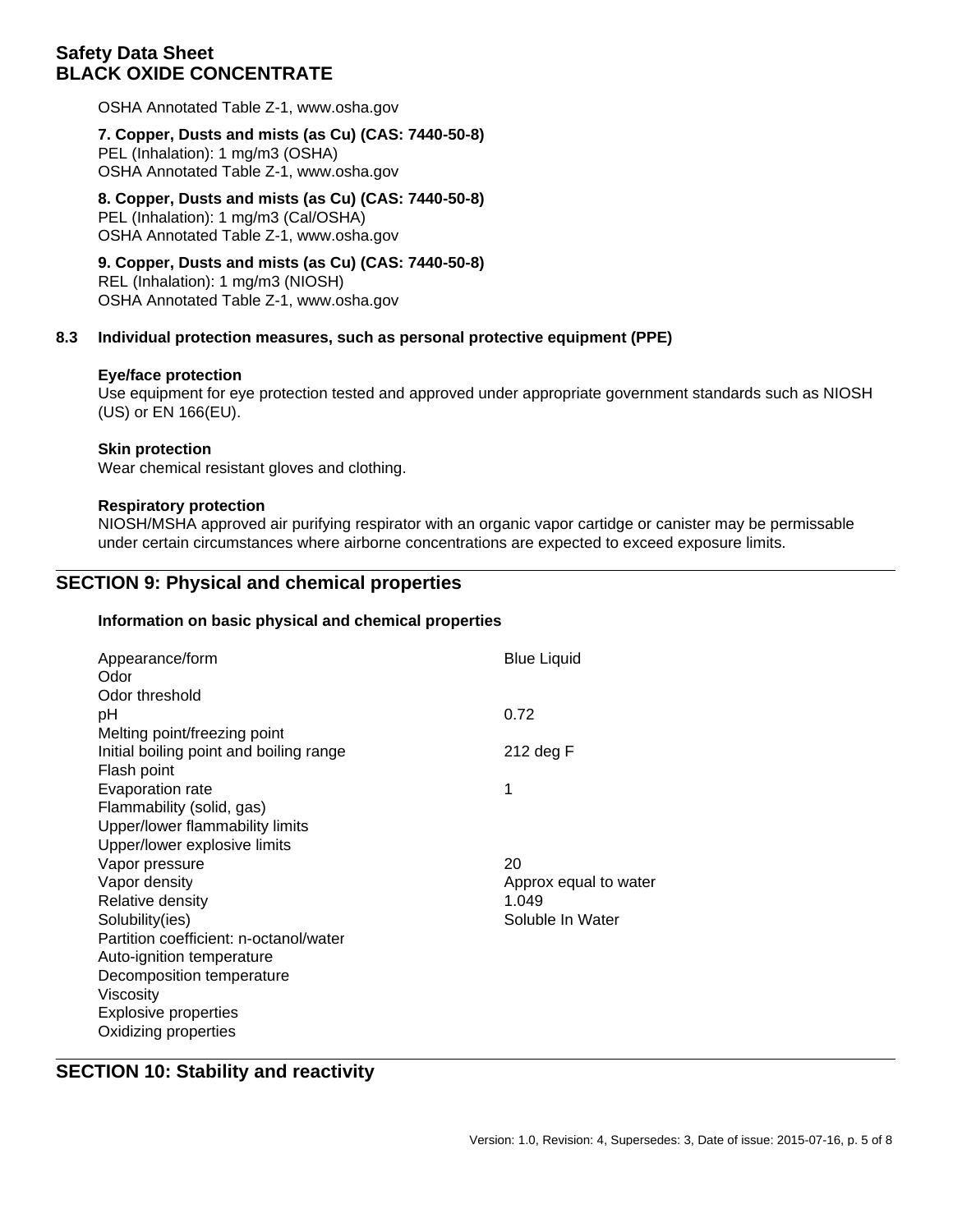# **10.2 Chemical stability**

**Stable** 

### **10.5 Incompatible materials**

Cyanides, organic solvents, strong reducing agents

# **SECTION 11: Toxicological information**

### **Information on toxicological effects**

#### **Carcinogenicity**

Phosporic Acid is suspected of causing cancer

# **SECTION 12: Ecological information**

# **SECTION 13: Disposal considerations**

#### **Disposal of the product**

Consult appropriate federal and local regulations for disposal. Empty containers are subject to the same regulations.

# **SECTION 14: Transport information**

#### **DOT (US)**

UN Number: UN1760 Class: 8 Packing Group: II Proper Shipping Name: Corrosive Liquid, NOS (Phosphoric Acid, Selenious Acid) Reportable quantity (RQ): 335 lbs Small quantities may be shipped as Limited Quantities. Consult 49 CFR.

### **IMDG**

UN Number: Class: Packing Group: EMS Number: Proper Shipping Name:

### **IATA**

UN Number: UN1760 Class: 8 Packing Group: II Proper Shipping Name: Corrosive Liquid, NOS (Phosphoric Acid, Selenious Acid)

# **SECTION 15: Regulatory information**

#### **15.1 Safety, health and environmental regulations specific for the product in question**

#### **Massachusetts Right To Know Components** Chemical name: Phosphoric acid CAS number: 7664-38-2

**New Jersey Right To Know Components** Common name: PHOSPHORIC ACID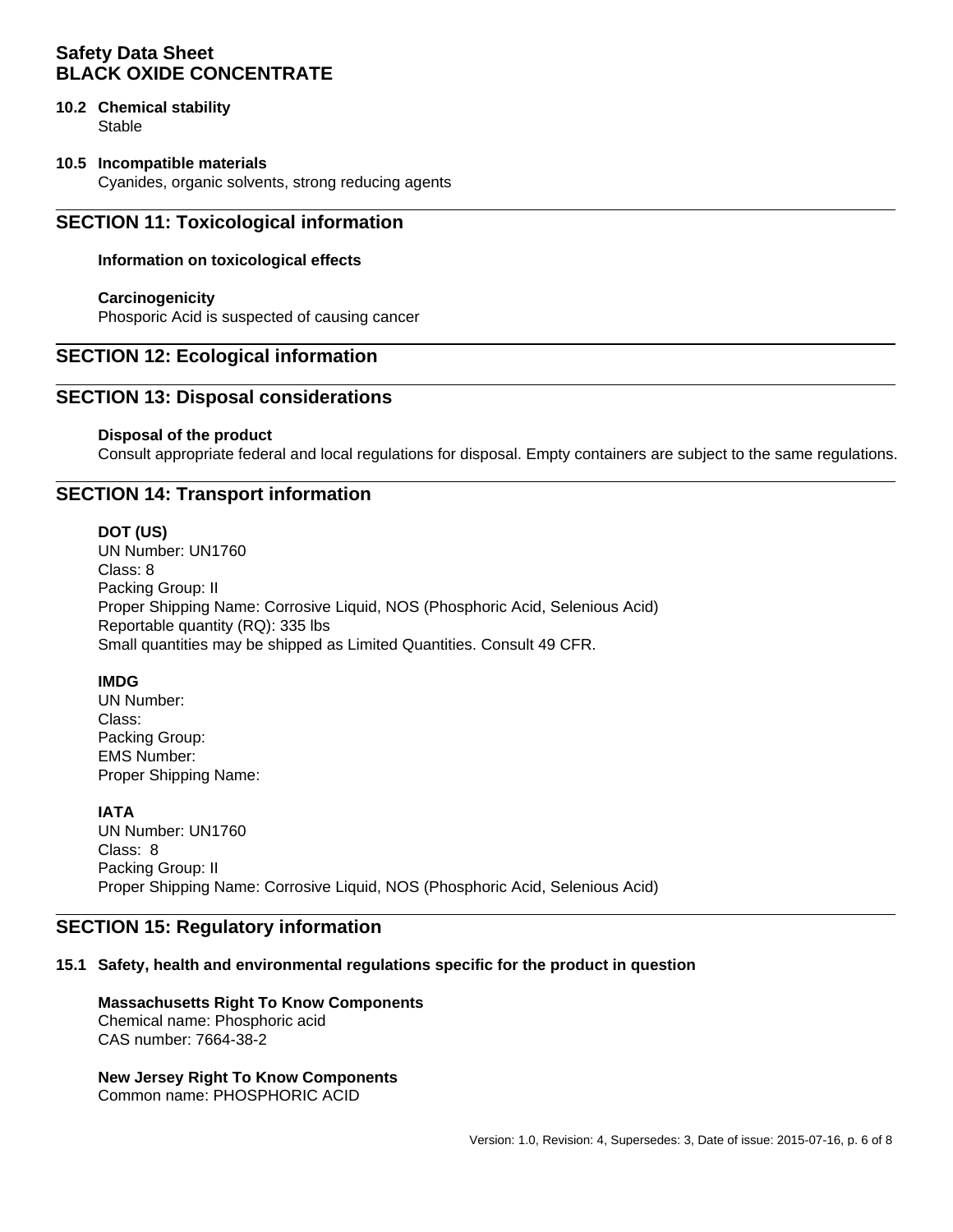CAS number: 7664-38-2

**Massachusetts Right To Know Components** Chemical name: Selenious acid CAS number: 7783-00-8

**New Jersey Right To Know Components** Common name: SELENOUS ACID CAS number: 7783-00-8

**Pennsylvania Right To Know Components** Chemical name: Selenous acid CAS number: 7783-00-8

**Massachusetts Right To Know Components** Chemical name: Copper CAS number: 7440-50-8

**New Jersey Right To Know Components** Common name: COPPER

CAS number: 7440-50-8

### **Pennsylvania Right To Know Components**

Chemical name: Copper CAS number: 7440-50-8

# **Massachusetts Right To Know Components**

Chemical name: Nitric acid CAS number: 7697-37-2

### **New Jersey Right To Know Components**

Common name: NITRIC ACID CAS number: 7697-37-2

### **Pennsylvania Right To Know Components**

Chemical name: Nitric acid CAS number: 7697-37-2

**WARNING! This product contains a chemical known to the State of California to cause cancer.**

Chemical Name: Phosphoric Acid

# **HMIS Rating**

| <b>BLACK OXIDE CONCENTRATE</b> |       |
|--------------------------------|-------|
| <b>HEALTH</b>                  | $*$ 2 |
| <b>FLAMMABILITY</b>            |       |
| <b>PHYSICAL HAZARD</b>         |       |
| <b>PERSONAL PROTECTION</b>     | r.    |

**NFPA Rating**